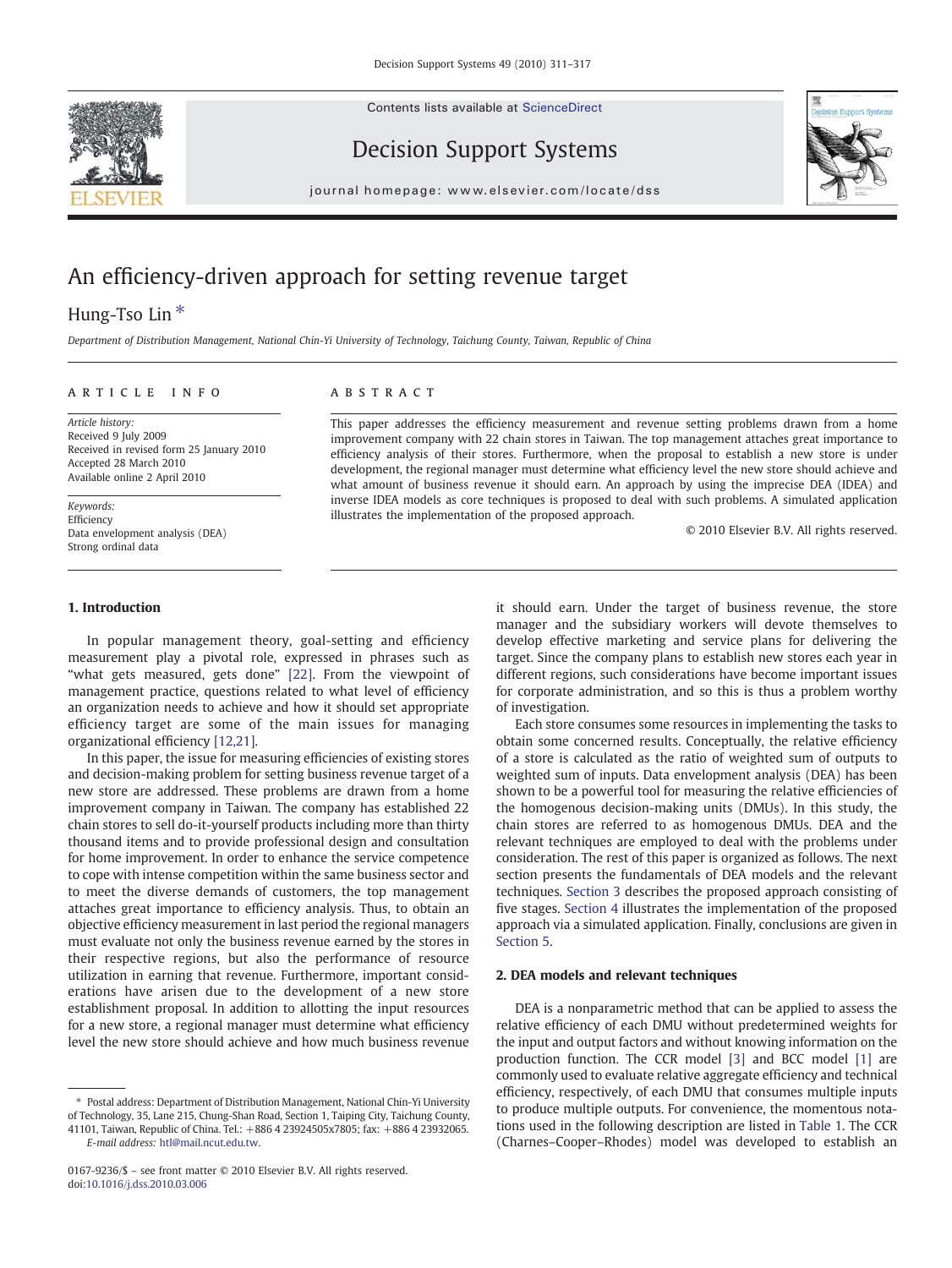### <span id="page-1-0"></span>Table 1

Notations.

Index and input parameters  $X_i$  input factor  $i, i = 1, 2, ..., m$ .  $Y_r$  output factor  $r, r = 1, 2, ..., s$ .  $x_{ij}$  input amount of  $X_i$  of DMU  $j, j = 1, 2, ..., n$ .  $y_{ri}$  output amount of  $Y_r$  of DMU  $j, j = 1, 2, ..., n$ .  $\varepsilon$  a non-Archimedean small number.  $n_{\ell j}$  number of workers in rank  $\ell$  of DMU j.  $BP_{\ell}$  basic payment of salary and bonus of a worker in rank  $\ell$ . EE $\ell$  extra expenditures of a worker in rank  $\ell$ .  $\delta(\ell)$  total amount of resources consumed by a worker in rank  $\ell$ , where  $\delta(\ell) = BP_{\ell} + EE_{\ell}$ ,  $\delta(\ell) \leq \delta(\ell+1)$  and  $\delta(1) \geq \gamma = BP_1$ .  $\pi$ / a value to reflect the degree of worker level intensity between ranks  $\ell$  and  $\ell + 1$ .  $p_r$  unit value of  $Y_r$ .  $x'_{ij}$  adjusted or revised amount of  $x_{ij}$ .  $n_{\angle j}'$  adjusted or revised number of  $n_{\angle j}$ . Decision variables  $E_k^A$  aggregate efficiency of DMU  $k$ .  $E_k^T$  technical efficiency of DMU k.  $E_k^S$  scale efficiency of DMU k.  $v_i$  weight attached to  $X_i$ .  $u_r$  weight attached to  $Y_r$ .  $w_{1\ell}$  weight attached to  $n_{\ell j}$ , where  $w_{1\ell} = v_1 \delta(\ell)$ .  $v_0$  a variable used to discriminate the status of returns-to-scale of the DMU under evaluation.

 $y'_{rj}$  amount target for adjusting or revising  $y_{rj}$ .

efficiency frontier based on the Pareto optimum concept. The aggregate efficiency of the DMU under evaluation, say DMU  $k$ , can be calculated by the following output-oriented DEA-CCR model:

$$
E_k^A = \text{Min} \sum_{i=1}^m v_i x_{ik} \tag{1.0}
$$

s.t. 
$$
\sum_{i=1}^{m} v_i x_{ij} - \sum_{r=1}^{s} u_r y_{rj} \ge 0, \quad j = 1, ..., n,
$$
 (1.1)

$$
\sum_{r=1}^{s} u_r y_{rk} = 1,
$$
\n
$$
u_r u_r \ge \varepsilon.
$$
\n(1.2)

By the restriction of the above constraints, the efficiencies of all DMUs have a lower bound of 1. DMU k is aggregate efficient when  $E_k^A$  is equal to 1 and aggregate inefficient if  $E_k^A$  is greater than 1. The value of  $E_k^A$  equals 1 indicating that DMU k lies on the efficiency frontier and is thus regarded as relatively efficient. Alternatively, DMU k does not lie on the efficiency frontier and is regarded as relatively inefficient. Regarding the determination of weights  $v_i$  and  $u_r$ , each DMU is allowed to select the most favorable weights in measuring its relative efficiency provided that all DMUs with the same weights will not be resulted in efficiency score of less than 1. However, to prevent unfavorable factors from being ignored in the evaluation by setting a weight of zero to them, all weights should be greater than a non-Archimedean small number ε.

In model (1), when the objective function (Eq. (1.0)) is set as  $E_k^A = \text{Max} \sum_{k=1}^{S}$  $\sum_{r=1} u_r y_{rk}$  and the 2nd constraint (Eq. (1.2)) as ∑ m  $\sum_{i=1}$   $v_i x_{ik} = 1$ , then the model is known as input-oriented DEA-CCR model and the efficiencies of all DMUs have a upper bound of 1.

The main advantage of CCR model is that it can be used to measure the aggregate efficiency of each DMU for evaluating its performance of resource utilization. However, the limitation of CCR model is that it is based on the assumption of constant returns-to-scale. In order to establish a variable returns-to-scale efficiency frontier for measuring the technical efficiency, the BCC (Banker–Charnes–Cooper) model was developed by introducing a variable,  $v_0$ , to reveal the status of returns-to-scale at specific points on the efficiency frontier. By employing the treatment of  $v_0$  in the BCC model [\[16,18\],](#page--1-0) the output-oriented DEA-BCC model for measuring the technical efficiency of DMU k can be represented as follows:

$$
E_k^T = \text{Min} \sum_{i=1}^m v_i x_{ik} + v_0
$$
  
s.t. 
$$
\sum_{i=1}^m v_i x_{ij} + v_0 - \sum_{r=1}^s u_r y_{rj} \ge 0, \quad j = 1, ..., n,
$$
  

$$
\sum_{r=1}^s u_r y_{rk} = 1,
$$
  

$$
v_i, u_r \ge \varepsilon, v_0 \text{ unrestricted in sign.}
$$
 (2)

DMU k is technical efficient when  $E_k^T = 1$  and technical inefficient if  $E_k^T$  > 1. The value of  $v_0$  can be positive, zero or negative indicating that DMU k presents DRS (decreasing returns-to-scale), CRS (constant returns-to-scale) or IRS (increasing returns-to-scale), respectively. When  $v_0$  is set as zero in model (2), the model is known as CCR.

The aggregate efficiency is used to explore the performance of resource utilization, while the technical efficiency is used to explore the performance of operation. By using the technical efficiency, the reasons causing aggregate inefficiency (i.e., inefficiency in resource utilization) can be specified. Since the aggregate efficiency can be decomposed into the technical efficiency and the scale efficiency [\[1\],](#page--1-0) the scale efficiency can be obtained by calculating the ratio of aggregate efficiency to technical efficiency and then used to assess the adequacy of the scale. A DMU is aggregate efficient if and only if it is both technical efficient and scale efficient. If a DMU is aggregate inefficient, then the technical efficiency and scale efficiency scores can be used to detect the sources of aggregate inefficiency, viz., whether it is caused by technical inefficiency, by scale inefficiency or by both [\[23\].](#page--1-0)

In the conventional DEA, the input and output data can be expressed exactly. This type of model has been extensively applied in real-world cases [e.g., [2,11,16,24,25](#page--1-0)]. In practice, uncertain information, which is expressed such as bounded data, ordinal data or ratiobounded data, occurs because of uncertainty. The mixture of uncertain information is referred to as imprecise data, and the associated method as imprecise DEA (IDEA). There have been many studies discussing the treatment of imprecise data and the application of the IDEA model [e.g., [6,8,9,15,19,26,28](#page--1-0)]. These IDEA models were developed to treat the case of mixtures of interval and ordinal data together with crisp number, or the case of incorporating fuzzy data into interval and ordinal data. With respect to the solution to IDEA model, it can either be solved using the standard linear DEA model by converting imprecise data into exact data [e.g., [30](#page--1-0)–32] or converted into a linear program by scale transformations and variable alternations [e.g., [7\]](#page--1-0). Chen [\[4\]](#page--1-0) showed alternative ways to convert the ordinal data into bounded data and further into a set of exact data, and then investigated the work mechanisms of multiplier IDEA and primal IDEA.

Previous studies of DEA and IDEA were applied to measure the relative efficiency scores of the DMUs under given amounts of inputs and outputs. In recent years, a few studies have discussed the inverse DEA problem. Jahanshahloo et al. [\[14\]](#page--1-0) reviewed these studies and classified the addressed problems into two types. The first type is related to how much the amounts of input and output should be adjusted so that the efficiency level of the DMU concerned remains unchanged or at least maintains its current efficiency status. Some methods were proposed to deal with this problem [\[27,29\].](#page--1-0) The second type is concerned with the problem that: if certain amounts of inputs are increased to a particular DMU, and assuming that the DMU improves its current efficiency level with respect to other DMUs, then